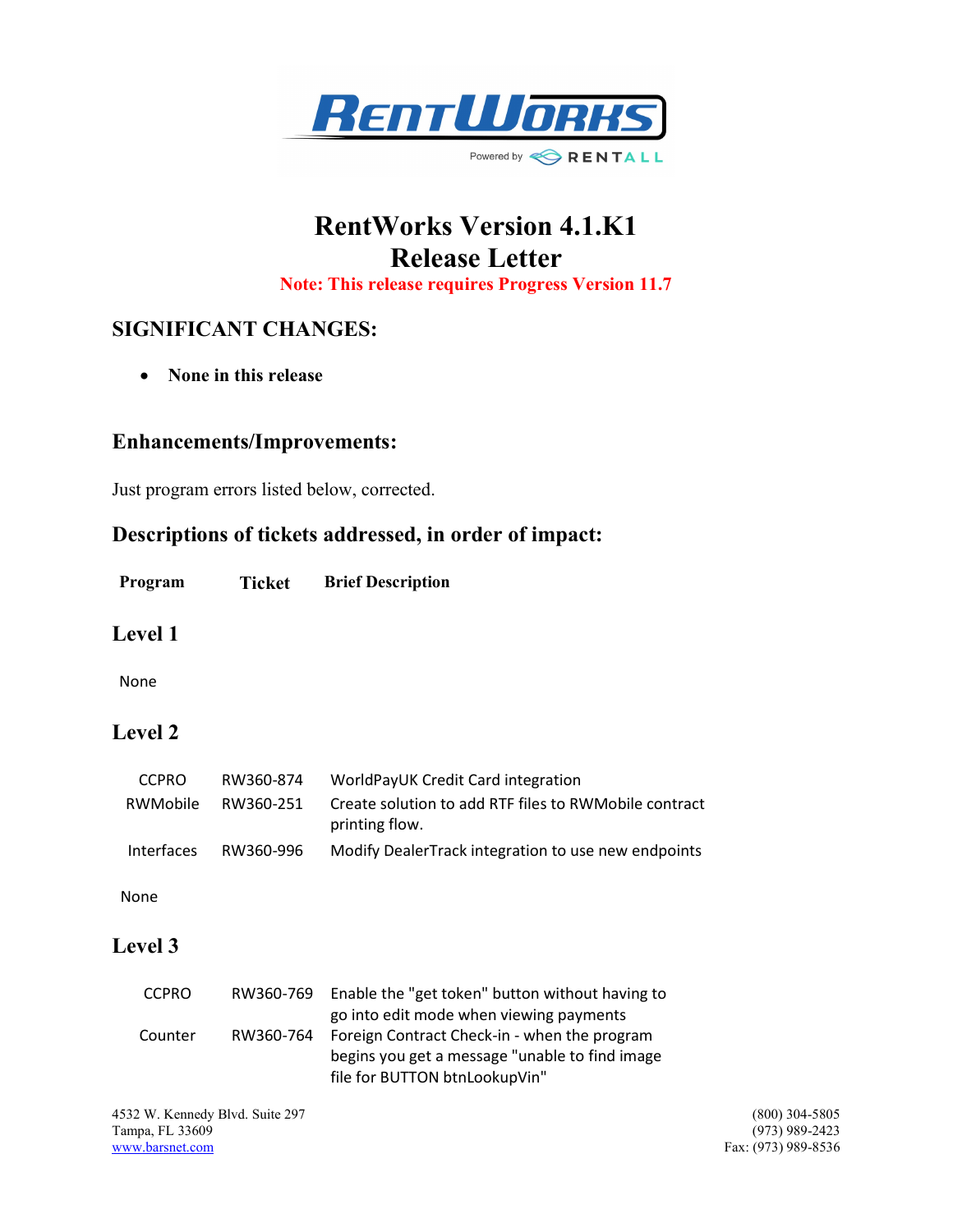| Counter     | RW360-865 | Reservation entry - displays "no<br>Before etResDB record is available" when<br>changing number of days                             |
|-------------|-----------|-------------------------------------------------------------------------------------------------------------------------------------|
| Counter     | RW360-877 | Check to make sure location currency matches<br>the company currency when adding a company<br>or direct bill company to a contract. |
| Counter     | RW360-887 | Rate lines duplicating on check-out                                                                                                 |
| Counter     | RW360-950 | Modifying Closed Contracts not performing correctly                                                                                 |
| Counter     | RW360-971 | Report location on VOUCHER payments is incorrect when<br>making adjustments to a contract for non-interfaced<br>locations           |
| Counter     | RW360-973 | Modify creation of split invoice charges on Rollover contracts                                                                      |
| Counter     | RW360-977 | verify that the currency of the company matches the currency<br>of the check-out location of the contract/reservation.              |
| Maintenance | RW360-595 | Vehicle sales - lookup button gets confused as to which table<br>to look at when switching between sell and unsell                  |
| Maintenance | RW360-699 | Foreign Vehicles Entry - Enabled calendar icon causes an<br>"Unable to update etInv Field" message                                  |
| Maintenance | RW360-926 | Add CQ setting for time zone.                                                                                                       |
| Printing    | RW360-975 | Estimated Charges not printing on Open contracts when CF<br>G1011 is active.                                                        |
| Reports     | RW360-902 | Reports - Employee Group List report does not work using<br>First to Last range.                                                    |
| RezPro      | RW360-594 | Reservation processing duplicate Renter ID<br>issue - requires CF F1023                                                             |
| RezPro      | RW360-974 | Hertz HCC payments not being created all the<br>time when CF A1083 is active.                                                       |

# All tickets addressed.

| Area         | JIRA #    | <b>Brief Description</b>                                                                   |
|--------------|-----------|--------------------------------------------------------------------------------------------|
| <b>CCPRO</b> | RW360-874 | WorldPayUK credit card integration                                                         |
| RWMobile     | RW360-251 | Create solution to add RTF files to RWMobile contract<br>printing flow.                    |
| <b>CCPRO</b> | RW360-769 | Enable the "get token" button without having to go into edit<br>mode when viewing payments |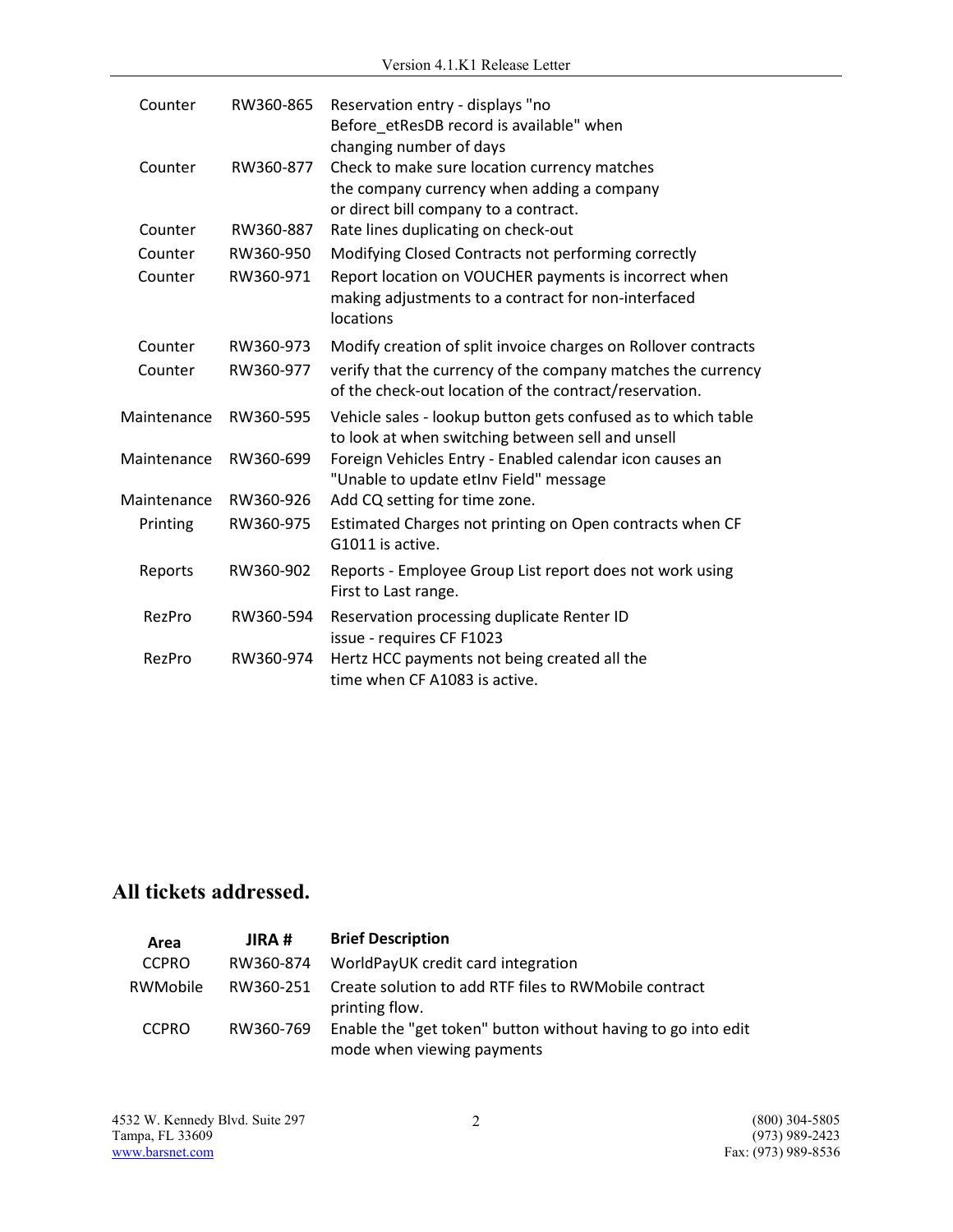| Counter     | RW360-764 | Foreign Contract Check-in - when the program begins you get<br>a message "unable to find image file for BUTTON<br>btnLookupVin"                                                                     |
|-------------|-----------|-----------------------------------------------------------------------------------------------------------------------------------------------------------------------------------------------------|
| Counter     | RW360-865 | Reservation entry - displays "no Before_etResDB record is<br>available" when changing number of days                                                                                                |
| Counter     | RW360-877 | Check to make sure location currency matches the company<br>currency when adding a company or direct bill company to a<br>contract.                                                                 |
| Counter     | RW360-887 | Rate lines duplicating on check-out                                                                                                                                                                 |
| Counter     | RW360-950 | Modifying Closed Contracts not performing correctly                                                                                                                                                 |
| Counter     | RW360-971 | Report location on VOUCHER payments is incorrect when<br>making adjustments to a contract for non-interfaced<br>locations                                                                           |
| Counter     | RW360-973 | Modify creation of one-off charges on Rollover contracts                                                                                                                                            |
| Counter     | RW360-977 | verify that the currency of the company matches the currency<br>of the check-out location of the contract/reservation.                                                                              |
| Interfaces  | RW360-996 | Modify DealerTrack integration to use new endpoints                                                                                                                                                 |
| Maintenance | RW360-595 | Vehicle sales - lookup button gets confused as to which table<br>to look at when switching between sell and unsell                                                                                  |
| Maintenance | RW360-699 | Foreign Vehicles Entry - Enabled calendar icon causes an<br>"Unable to update etInv Field" message                                                                                                  |
| Maintenance | RW360-926 | Add CQ setting for time zone.                                                                                                                                                                       |
| Printing    | RW360-975 | Estimated Charges not printing on Open contracts when CF<br>G1011 is active.                                                                                                                        |
| Reports     | RW360-902 | Reports - Employee Group List report does not work using<br>First to Last range.                                                                                                                    |
| RezPro      | RW360-594 | Reservation processing duplicate Renter ID issue - requires CF<br>F1023                                                                                                                             |
| RezPro      | RW360-974 | Hertz HCC payments not being created all the time when CF<br>A1083 is active.                                                                                                                       |
| Counter     | RW360-24  | Manager override doesn't reapply field security                                                                                                                                                     |
| Counter     | RW360-990 | Update rwversion.p to version 4.1.K1                                                                                                                                                                |
| Erez        | RW360-882 | PASOE and Erez environment variables for multiple Erez sites                                                                                                                                        |
| Maintenance | RW360-951 | When entering the maintenance screen for Credit Card<br>Control record setup, you get a message "no etCCTRL record<br>is available" when there are no records yet created for CC<br>control record. |
| Printing    | RW360-970 | Errors when printing from contract modify when CF G1011 is<br>active                                                                                                                                |
| Printing    | RW360-970 | Thrifty Panama - errors when printing from contract modify<br>with CF G1011 active                                                                                                                  |
| Reports     | RW360-755 | DRB file build fails since update. getLogsDirPath not found.                                                                                                                                        |
| Reports     | RW360-968 | LPR logs aren't being written to the correct place                                                                                                                                                  |